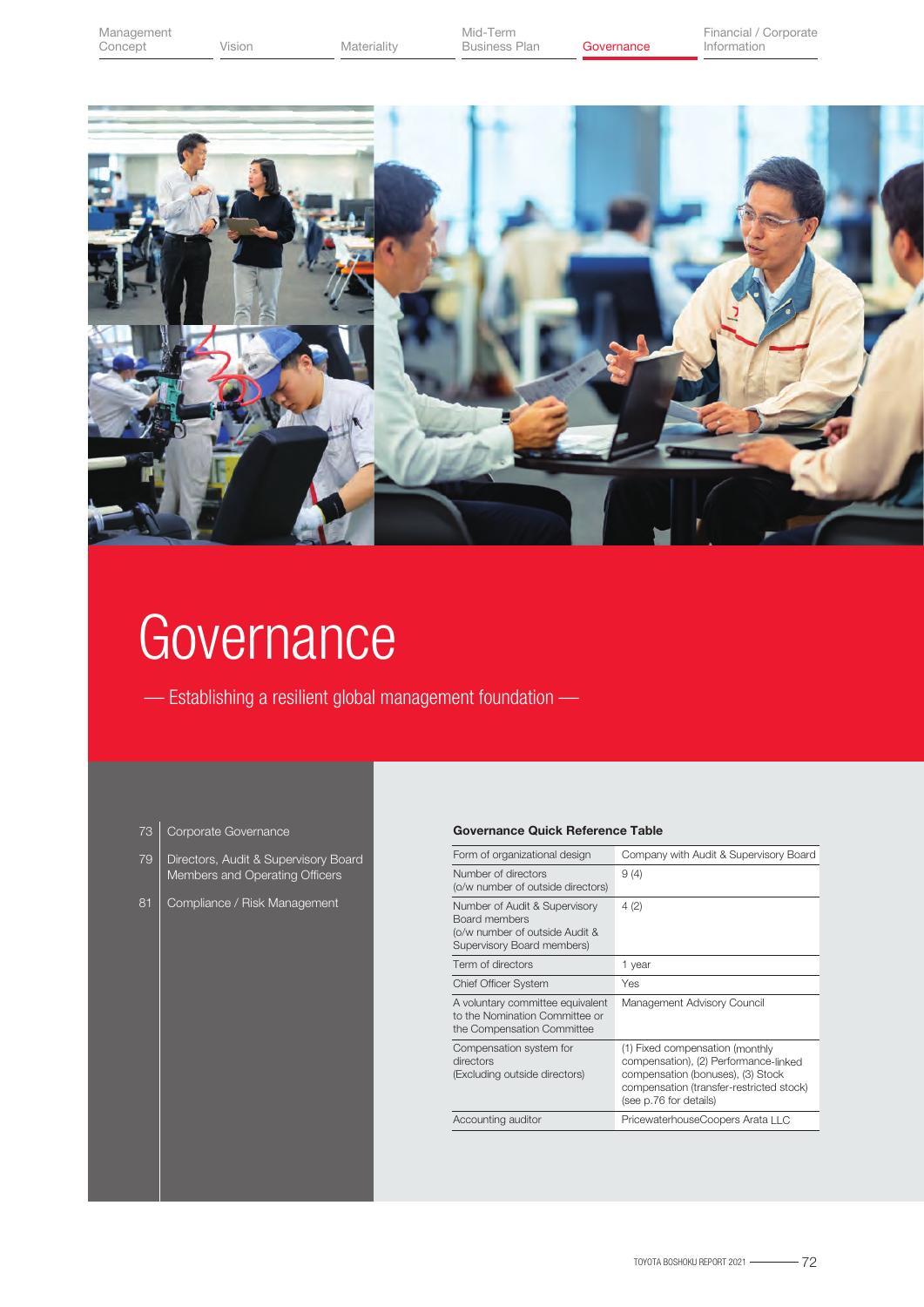# Response to the Corporate Governance Code

Toyota Boshoku has determined that it is in compliance with all principles of the Corporate Governance Code.

 Please refer to our Corporate Governance Report, which was submitted to the Tokyo Stock Exchange.

# Corporate governance system

Toyota Boshoku has appointed five internal directors and four outside directors with extensive experience and broad insight. Through their supervisory function, the outside directors serve to ensure the legality and appropriateness of decision-making by the Board of Directors and the execution of duties by directors.

 The four persons appointed as outside directors satisfy the requirements for independent directors as stipulated by the Financial Instruments Exchange. They have been designated as independent directors of the Company because it has been determined that there is no risk of conflicts of interest with general shareholders.

 In addition, we have adopted a corporate auditor system, in which a four-person structure that includes two outside Audit & Supervisory Board members audits the management of directors.

 Audit & Supervisory Board members audit the business execution of directors, as well as the business and financial condition of subsidiaries in Japan and overseas. Such initiatives, including assigning dedicated staff to the Audit & Supervisory Board Office, help strengthen the functions of the Audit & Supervisory Board.

 The two persons appointed as outside Audit & Supervisory Board members satisfy the requirements for independent auditors as stipulated by the Financial Instruments Exchange. They have been designated as independent auditors of the

Company because it has been determined that there is no risk of conflicts of interest with general shareholders.

 The Management Advisory Council was established as a forum for the candid exchange of opinions related to such matters as management issues, appointment and dismissal of management, nomination of candidates for director and Audit & Supervisory Board member, and compensation for management and directors.



# Business execution system

Toyota Boshoku adopts a simple organization consisting of four units (Corporate Operation, Product Business, Regional Business and Functional Collaboration Reinforcement) and Plant Management. We have introduced a Chief Officer System to ensure cross-functional cooperation, and have assigned Segment Chiefs, Field Chiefs, Center Chiefs, and Chief Plant General Managers so as to clarify roles, responsibilities, and authority, simplify the decision-making process, and make quick management decisions.

 Prior to submission to the Board of Directors, the Corporate Strategy Meeting and the Corporate Planning Meeting deliberate thoroughly on the issues in order to quicken response to



#### System diagram of corporate governance (as of September 1, 2021)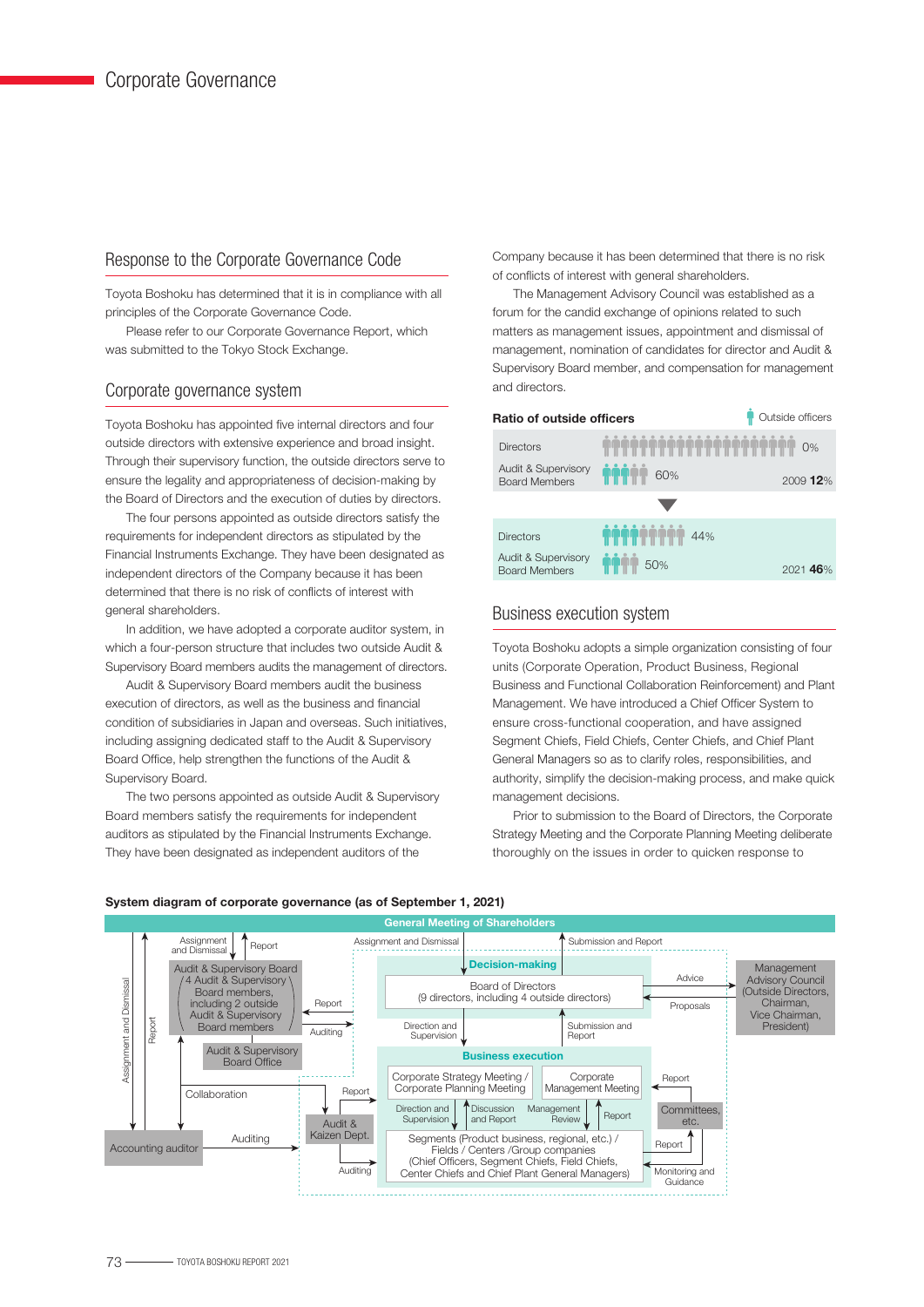Establishing a resilient global management foundation

management challenges. In addition, we have established the Corporate Management Meeting, where information is shared among internal directors, standing Audit & Supervisory Board members, Chief Officers, Segment Chiefs, etc., as well as various meeting bodies and committees, so as to enhance deliberations on individual matters and regularly monitor and follow-up on the status of business execution based on policies decided by the Board of Directors.

#### (1) Board of Directors

Number of meetings held in FY2021: 12

The Board of Directors convenes at least once a month, and as the management decision-making body, decides on important management matters such as legal matters, corporate hoshin (policy), business plans and capital expenditure plans, and also monitors business execution.

The Board of Directors is chaired by the Chairman.

 Items that should be submitted to the Board of Directors are stipulated in rules of the Board of Directors, and other items are delegated to the President, Chief Officers, Segment Chiefs, Field Chiefs, Center Chiefs, and Chief Plant General Managers in accordance with the Authorization Policy.

#### Main discussions in FY2021

| General<br>Meeting of<br><b>Shareholders</b>     | • Decision on convocation and agenda items<br>Approval of business reports, financial statements, etc.<br>• Decision on candidates for director and Audit &<br>Supervisory Board member                                                                                                                                                                                                                                                                                                                                                                                                                                                                                                                                                                                                         |
|--------------------------------------------------|-------------------------------------------------------------------------------------------------------------------------------------------------------------------------------------------------------------------------------------------------------------------------------------------------------------------------------------------------------------------------------------------------------------------------------------------------------------------------------------------------------------------------------------------------------------------------------------------------------------------------------------------------------------------------------------------------------------------------------------------------------------------------------------------------|
| <b>Executive</b><br>officers and<br>organization | • Selection of representative director and executive<br>director<br>• Directors' compensation and bonuses<br>Introduction of Chief Officer System<br>• Appointment of Operating Officers, Segment<br>Chiefs, Field Chiefs and Center Chiefs                                                                                                                                                                                                                                                                                                                                                                                                                                                                                                                                                     |
| General<br>management                            | • Formulation of Toyota Boshoku's materiality<br>● Formulation of 2025 Mid-Term Business Plan<br>• Formulation of global hoshin (policy)<br>· Deliberation on business advancement, alliances,<br>reorganization, etc.<br>ltems related to property and assets<br>Implementation of interim dividend                                                                                                                                                                                                                                                                                                                                                                                                                                                                                            |
| Other                                            | • Report on operational status of basic policy<br>regarding maintenance of internal control system<br>• Approval and report on transactions involving a<br>conflict of interest<br>• Implementation and report on assessments of the<br>effectiveness of the Board of Directors<br>$\rightarrow$ Details on pp.75-76<br>Condition of the exercise of voting rights on<br>agenda items at the General Meeting of Shareholders<br>Examination of stockholdings<br>• Operational status of whistle-blowing system<br>$\rightarrow$ Details on p.81<br>• Report on efforts for consistent information<br>disclosure<br>● Report on status of response to business risks<br>including COVID-19 and cybersecurity<br>$\rightarrow$ Details on pp.82-83<br>● Report on initiatives relating to quality |

# (2) Audit & Supervisory Board Member, Audit & Supervisory Board

# The Audit & Supervisory Board consists of two standing Audit & Supervisory Board members and two outside Audit & Supervisory Board members, and the lead standing Audit & Supervisory Board member serves as Chair of the Audit & Supervisory Board. Number of meetings held in FY2021: 13

 The main items discussed by the Audit & Supervisory Board include the selection of standing Audit & Supervisory Board members, audit policy and audit implementation plans, status of development and operation of internal control system, appropriateness of audit method performed by accounting auditors and the results thereof, and the preparation of audit reports.

 With regard to the activities of Audit & Supervisory Board members, they conduct audits of internal divisions and domestic and overseas group companies based on the audit policy and annual plans, communicate with directors, etc., attend the Board of Directors Meeting, Corporate Planning Meeting and other important meetings, inspect important documents, etc., and exchange information with the internal auditing department and accounting auditors.

#### Main discussions in FY2021 (excluding audit reports)

| General<br>management            | Company member safety and health<br>management, environmental management<br>initiatives                                                                                                                                          |
|----------------------------------|----------------------------------------------------------------------------------------------------------------------------------------------------------------------------------------------------------------------------------|
| Internal control<br>and auditing | Basic policy on the development of internal<br>control systems, etc.<br>Consideration on introducing KAM (Key Audit<br>Matters)<br>Status of global internal auditing system<br>Results of remote audit of overseas subsidiaries |
| <b>Other</b>                     | Response to COVID-19                                                                                                                                                                                                             |

#### (3) Management Advisory Council

#### Number of meetings held in FY2021: 5

The Management Advisory Council is composed of four outside directors (Takeshi Ogasawara, Akihiro Koyama, Junko Shiokawa, Hiroyuki Ina), as well as Chairman Shuhei Toyoda, Vice Chairman Naoki Miyazaki, and President Takeshi Numa. The chair of the Management Advisory Council is the Chairman.

 The Management Advisory Council, as an advisory body to the Board of Directors, deliberates on important management strategies and issues, the selection and dismissal of management, compensation, succession planning and other matters, and has the authority to determine the amount of individual compensation for directors upon resolution by the Board of Directors.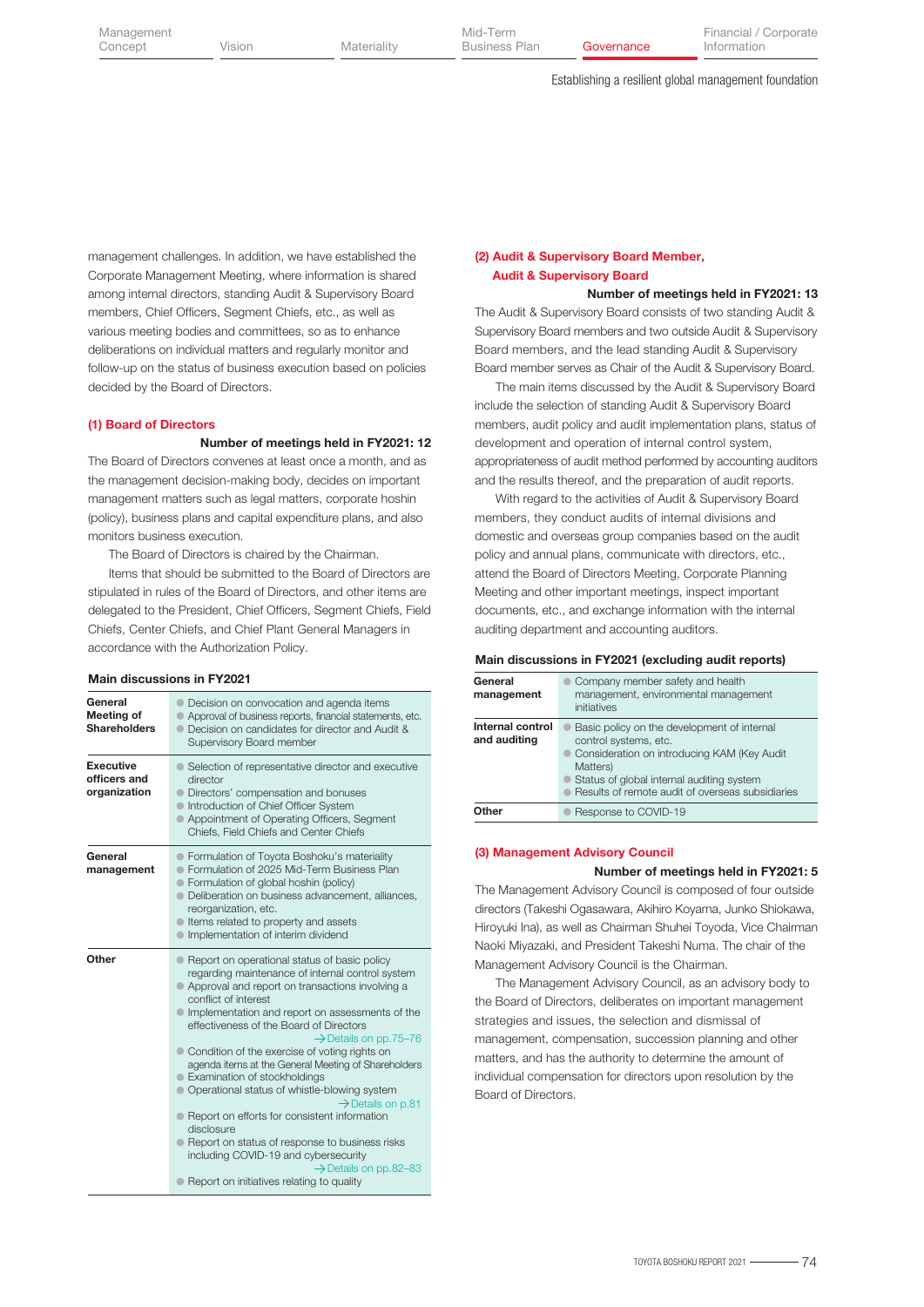#### Initiatives to strengthen corporate governance



# Support structure for outside directors and Audit & Supervisory Board members

Internal directors and standing Audit & Supervisory Board members provide explanations about required knowledge pertaining to areas such as the Company's businesses, financial affairs and organizations when outside directors and outside Audit & Supervisory Board members assume office. The Company also sends materials of the Board of Directors beforehand to outside directors and outside Audit & Supervisory Board members and provides them with prior explanations on the important matters of agenda items submitted to the Board of Directors. Furthermore, directors and Audit & Supervisory Board members are provided with reports on the progress of global hoshin (policy), and tour plants and offices. The Company has assigned Audit & Supervisory staff to the Audit & Supervisory Board Office as part of a structure for supporting the day-to-day auditing activities of standing Audit & Supervisory Board members. They also support the auditing activities of outside Audit & Supervisory Board members through the operation of the Audit & Supervisory Board.



Visit to the MONOZUKURI Innovation Center

# Evaluation results of the effectiveness of the Board of Directors

Toyota Boshoku analyzes and evaluates the effectiveness of the Board of Directors as follows.

# (1) Method

- The operational status and response to issues identified in the past are analyzed and reported to the Board of Directors in January.
- The Segment Chief in charge of the administrative office of the Board of Directors conducts a questionnaire of and interviews with all directors and Audit & Supervisory Board members, including outside members, in February.
- The evaluation results and the direction to be taken to resolve issues are summarized and reported to the Board of Directors in March for discussion.

#### (2) Overview of fiscal 2021 evaluation results

- As a result of continuous improvements, such as the implementation of reports on risk and compliance through the planning of agenda items, as well as the participation of outside officers in discussions during the formulation of the 2025 Mid-Term Business Plan, the effectiveness of the Board of Directors in making important management decisions and supervising business execution has been ensured.
- Although the 2025 Mid-Term Business Plan was discussed, opinions were expressed about the need for discussions on more future-oriented topics, setting appropriate time for deliberations in line with the agenda, and about further increasing the diversity of the Board members.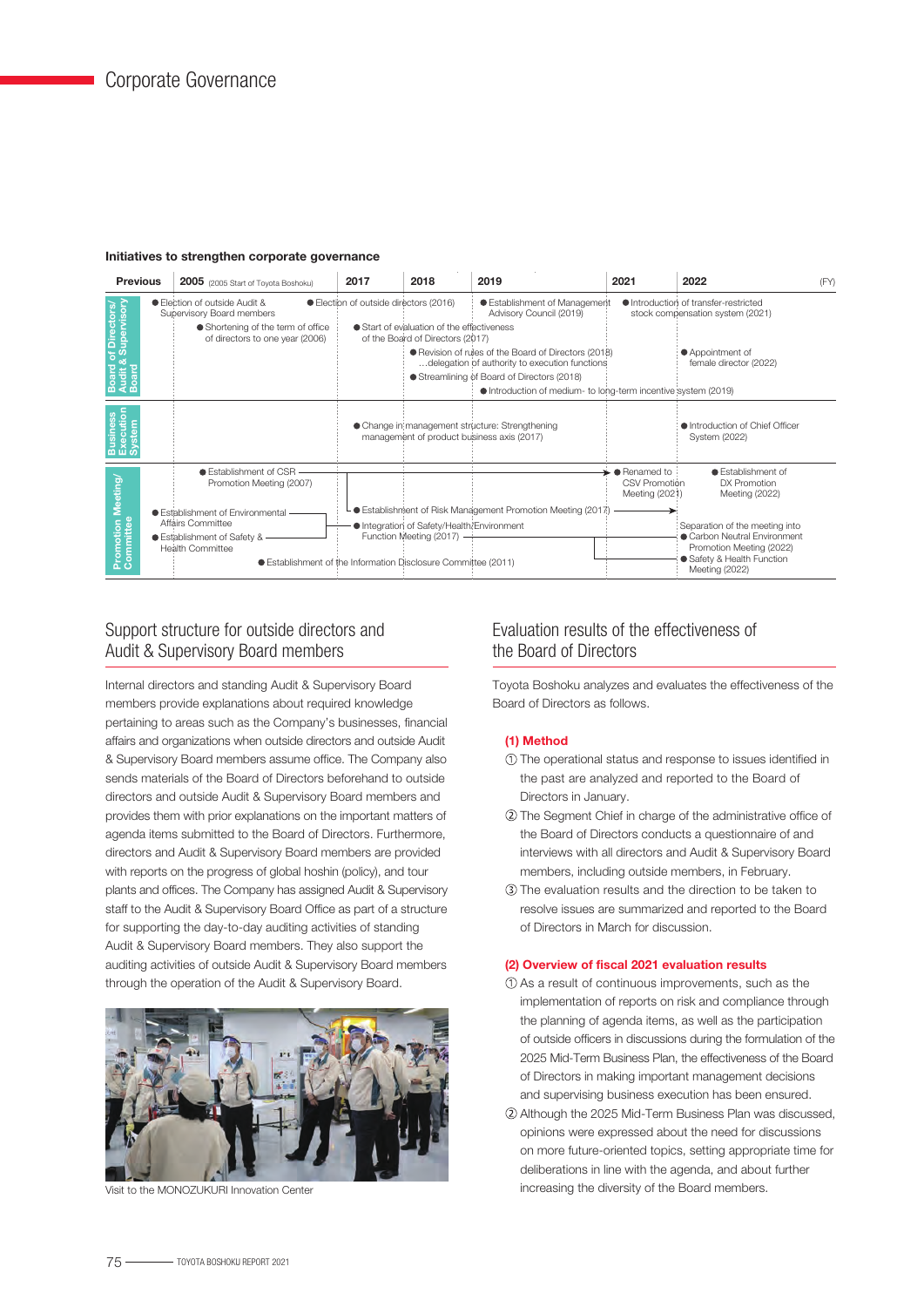In addition, there was a request for improvement in the provision of information to outside officers and an increase in the frequency of communication among directors in order to facilitate discussions.

#### (3) Key challenges and improvement measures

Toyota Boshoku will strive to make the following improvements to ensure even greater effectiveness of the Board of Directors.

# Make an annual plan for the agenda and deepen strategic discussions

Systematically conduct discussions on topics such as carbon neutrality and health promotion, as well as future-oriented digital transformation (DX), by further refining the necessary agenda items throughout the year and ensuring adequate time for them.

#### Conduct opinion exchange meetings

By having each outside officer present points for improvement to the Company from their respective fields of expertise, and by having free discussions, aim to provide suggestions for future-oriented strategies and enhance communication among directors.

#### Enhance information provided to outside officers

To further invigorate discussions, have outside officers make visits related to agenda items and provide related information to outside officers.

#### Ensure member diversity

Further increase diversity by organizing and utilizing the required experience and expertise as a skill matrix.

# Policy for deciding the amount of officers' compensation and the calculation method

The "Policy for deciding the amount of compensation for Directors and Operating Officers" is resolved by the Board of Directors.

#### (1) Basic approach

In order to realize a compensation system that is highly linked to the Company's business performance,

- we set the disparity between positions reasonably in light of the roles and responsibilities, and
- (2) grant stock-based compensation under the transferrestricted stock compensation plan to directors other than outside directors.

In addition, in order to reflect annual performance and efforts to improve medium-term corporate value in compensation (bonus),

- **3** the Company's uniform annual performance and the degree of achievement of annual hoshin (policy) by each individual for the single year, and
- evaluation of medium-term corporate value enhancement in terms of the enhancement of and social value and economic value

are reflected in part of the compensation structure.

#### (2) Approach to the level of compensation

For the level of compensation, we select companies listed on the first section of the Tokyo Stock Exchange based on their corporate size, consolidated revenue, consolidated operating profit, number of employees and other factors, and conduct benchmarking based on the results of external compensation survey organizations to confirm the appropriateness of compensation amounts.

| <b>Type of Compensation</b>                                         | <b>Payment Criteria</b>                                                                                                                                                                                                                                                                                                                                                                                                                                                                                                | Structure of<br>Compensation | Category                     |
|---------------------------------------------------------------------|------------------------------------------------------------------------------------------------------------------------------------------------------------------------------------------------------------------------------------------------------------------------------------------------------------------------------------------------------------------------------------------------------------------------------------------------------------------------------------------------------------------------|------------------------------|------------------------------|
| Fixed Compensation <sup>1</sup><br>(Monthly compensation)           | Compensation table: Set according to position (level of responsibility)<br>Set the disparity between qualifications at a certain rate, and set the amount of compensation<br>according to the index for each position.                                                                                                                                                                                                                                                                                                 | 55%                          |                              |
| <b>Performance-Linked</b><br>Compensation <sup>1</sup><br>(Bonuses) | 1 Reflect performance for a single fiscal year in the compensation (bonus) table according to<br>position, based on consolidated operating profit.<br>2 Reflect medium-term enhancement of corporate value in the bonus payment amount<br>according to the achievement rate (0-150%) based on the contribution to economic value<br>enhancement (20% increase in net assets) and contribution to social value enhancement<br>(20% increase in CSR evaluation score) after three years.<br>[Structure of bonus]<br>100% | 35%                          | Monetary<br>compensation     |
|                                                                     | (2) Medium<br>(1) Reflection of single-year results (82%)<br>term (18%)                                                                                                                                                                                                                                                                                                                                                                                                                                                |                              |                              |
| <b>Stock compensation</b><br>(Transfer-restricted<br>stock)         | Issue shares to directors, excluding outside directors, which are restricted from sale for a certain<br>period of time (the total amount of stock-based compensation is to be no more than 100 million<br>yen per year, as resolved at the Ordinary General Meeting of Shareholders held on June 17,<br>2020; from 2021, the Board of Directors will resolve the timing and distribution of compensation)                                                                                                              | 10%                          | <b>Stock</b><br>compensation |

1 Annual compensation for directors is limited to 600 million yen (including 70 million yen for outside directors), as resolved at the Ordinary General Meeting of Shareholders held on<br>June 17, 2020. The number of directors

#### Structure of Directors' Compensation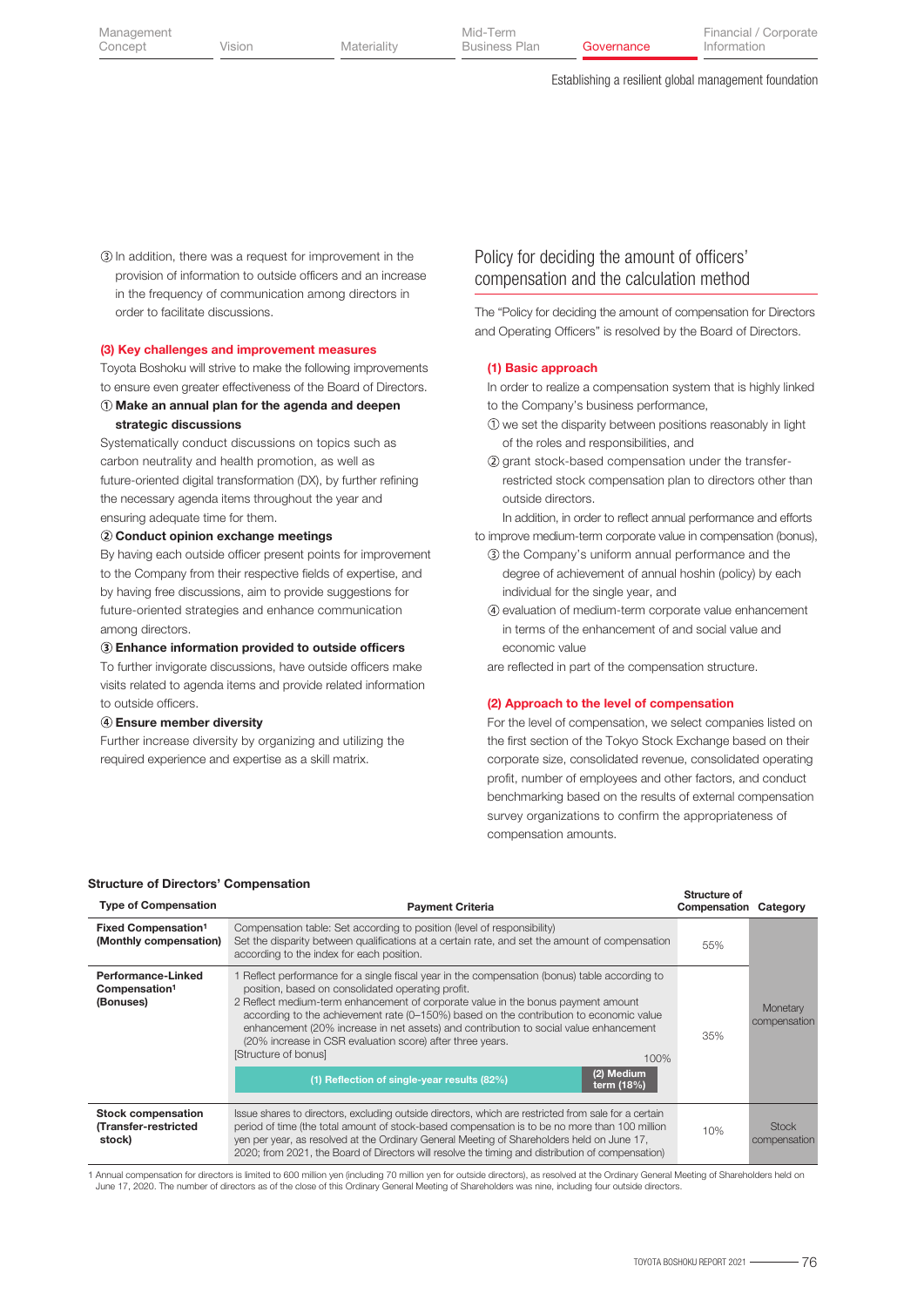#### (3) Structure of directors' compensation

Annual compensation for directors is limited to 600 million yen (including 70 million yen for outside directors), as resolved at the Ordinary General Meeting of Shareholders held on June 17, 2020. The number of directors as of the close of this Ordinary General Meeting of Shareholders was nine, including four outside directors.

#### (4) Compensation for outside directors

Outside directors are paid only fixed monthly compensation as they are expected to fulfill their roles and responsibilities from a standpoint completely independent of business execution.

# (5) Compensation for Audit & Supervisory Board members

Audit & Supervisory Board members are paid only fixed monthly compensation and there is no variable factor based on performance. Compensation for Audit & Supervisory Board members is determined through discussion among the Audit & Supervisory Board members within the limit of compensation set by resolution of the Ordinary General Meeting of Shareholders held on June 14, 2012 (not to exceed 8 million yen per month; the number of Audit & Supervisory Board members as of the close of this Ordinary General Meeting of Shareholders was five).

### (6) Procedures for determining compensation, etc.

In order to ensure the appropriateness of the level and amount of compensation and transparency in the decisionmaking process, the decision on specific individual compensation payments based on the policy for deciding the amount of compensation is entrusted to the Management Advisory Council, which is composed of four independent outside directors, Chairman (the Chair of the Board), Vice Chairman, and the President.

 The process is set forth in the Board of Directors Rules and the Management Advisory Council Rules, and since the amount of compensation for each individual director is determined through established procedures, the Board of Directors believes that the details thereof are in line with the policy for deciding the amount of compensation.

#### (7) Transfer-restricted stock compensation

The Board of Directors is scheduled to decide on the specific payment period and allocation using the stock compensation limit (within 100 million yen per year and within 100,000 shares per year) defined at the General Meeting of Shareholders held on June 17, 2020.

#### Total amount of compensation, etc. for directors and Audit & Supervisory Board members

|                                                                                                                       | Total compensation, etc. by type<br>(million yen) |                                                 |                                                |                                                     |                                                 |  |
|-----------------------------------------------------------------------------------------------------------------------|---------------------------------------------------|-------------------------------------------------|------------------------------------------------|-----------------------------------------------------|-------------------------------------------------|--|
| Category                                                                                                              | compensation, etc.<br>(million yen)<br>Total      | Fixed compensation<br>compensation)<br>(Monthly | Performance-linked<br>compensation<br>Bonuses) | Stock compensation<br>Transfer-restricted<br>stock) | Number of persons<br>paid<br>కి<br>$\mathbf{S}$ |  |
| <b>Director</b><br>(of which<br>outside directors)                                                                    | 459<br>(43)                                       | 282<br>(43)                                     | 137<br>$(-)$                                   | 40<br>$(-)$                                         | 11<br>(4)                                       |  |
| Audit &<br><b>Supervisory</b><br><b>Board Member</b><br>(of which<br>outside Audit &<br>Supervisory<br>Board members) | 94<br>(18)                                        | 94<br>(18)                                      |                                                |                                                     | 5<br>(2)                                        |  |
| <b>Total</b><br>(of which<br>outside officers)                                                                        | 554<br>(61)                                       | 376<br>(61)                                     | 137<br>$(-)$                                   | 40<br>$(-)$                                         | 16<br>(6)                                       |  |

# Policy and procedure for nominating candidates for director and Audit & Supervisory Board member

A decision is made on the appointment and dismissal of directors and Audit & Supervisory Board members following debate and discussion by the Management Advisory Council.

 The policy on appointment to management and nomination of candidates for director takes into account the fields he/she can cover. This also includes a comprehensive examination to ensure the right person is assigned to the right position so that decision-making is fast and accurate.

 The policy on nomination of candidates for Audit & Supervisory Board member involves a comprehensive examination of whether the person has knowledge regarding finance and accounting, a general understanding of the Company's business and diverse perspectives on corporate management.

 The policy on nomination of candidates for outside director and Audit & Supervisory Board member involves a comprehensive examination of the requirements for externality stipulated in the Companies Act and the independence criteria established by the Financial Instruments Exchange, and whether the person has extensive experience and broad insight.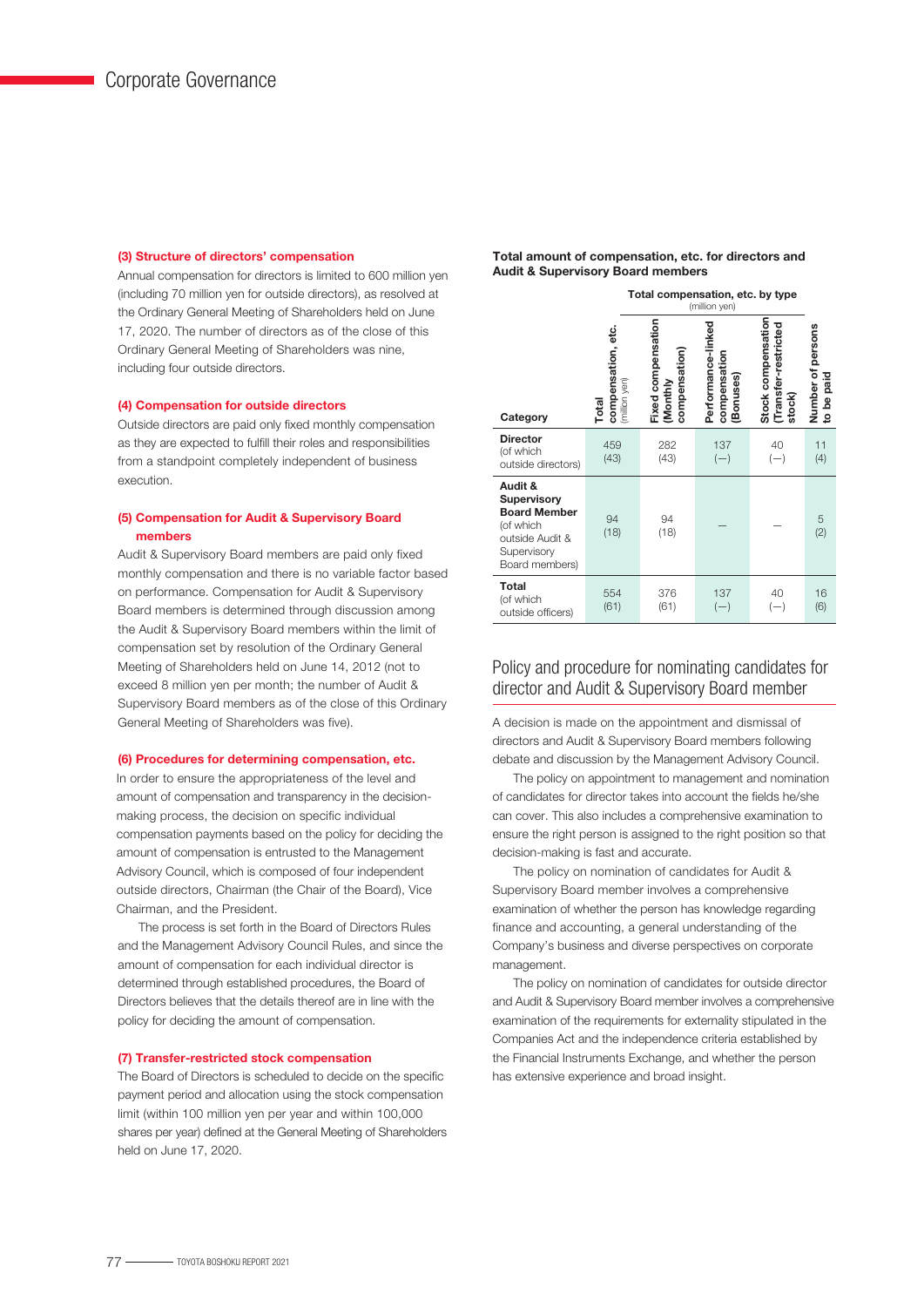| Management |  |
|------------|--|
| Concept    |  |

 $\overline{a}$ 

Establishing a resilient global management foundation

# Director Skill Matrix (as of September 1, 2021)

| <b>Position</b>                       | Name                       | Management<br>Advisory<br>Council | management<br>Corporate | knowledge<br>Industry | Governance | Overseas<br>business | R&D | <b>MONOZUKURI</b><br>(production) | procurement<br>and<br>Sales | Finance        | Resources<br>Human | compliance<br>Legal and | Environment<br>and energy |
|---------------------------------------|----------------------------|-----------------------------------|-------------------------|-----------------------|------------|----------------------|-----|-----------------------------------|-----------------------------|----------------|--------------------|-------------------------|---------------------------|
| Chairman                              | Shuhei<br>Toyoda           | $\circ$                           | $\bullet$               | $\bullet$             | o          | O                    |     | $\bullet$                         | $\bullet$                   |                |                    |                         |                           |
| <b>Vice Chairman</b>                  | <b>Naoki</b><br>Miyazaki   | $\circ$                           | $\bullet$               | ●                     |            | $\bullet$            |     |                                   |                             |                |                    |                         |                           |
| President                             | <b>Takeshi</b><br>Numa     | $\circ$                           |                         | r                     |            | Œ                    |     | $\bullet$                         |                             |                |                    |                         |                           |
| Director,<br><b>Operating Officer</b> | Yoshihiro<br>Ito           |                                   | $\bullet$               | $\bullet$             | o          | $\bullet$            |     |                                   |                             | $\blacksquare$ | $\bullet$          |                         |                           |
| Director,<br><b>Operating Officer</b> | <b>Takashi</b><br>Yamamoto |                                   | $\bullet$               | $\bullet$             |            |                      | D   | $\bullet$                         |                             |                |                    |                         |                           |
| <b>Outside Director</b>               | Takeshi<br>Ogasawara       | $\circ$                           |                         |                       |            | $\bullet$            |     |                                   |                             |                |                    |                         |                           |
| <b>Outside Director</b>               | <b>Akihiro</b><br>Koyama   | $\circ$                           |                         |                       |            |                      |     |                                   |                             | Ð              |                    |                         |                           |
| <b>Outside Director</b>               | Junko<br><b>Shiokawa</b>   | $\circ$                           |                         |                       |            | $\bullet$            |     |                                   |                             | $\bullet$      |                    |                         |                           |
| <b>Outside Director</b>               | Hiroyuki<br>Ina            | $\circ$                           | n.                      |                       |            |                      |     | Œ                                 |                             |                |                    |                         |                           |

# Reasons for election of outside officers

| <b>Classification</b>                                    | Name                     | Independent<br>Officer | Supplementary<br>explanation<br>regarding<br>suitability items                                    | <b>Reasons for election</b>                                                                                                                                                                                                                                                                                                                                                                                                             | Number of Board of<br>Directors, Audit &<br><b>Supervisory Board</b><br>attended in fiscal 2021 |
|----------------------------------------------------------|--------------------------|------------------------|---------------------------------------------------------------------------------------------------|-----------------------------------------------------------------------------------------------------------------------------------------------------------------------------------------------------------------------------------------------------------------------------------------------------------------------------------------------------------------------------------------------------------------------------------------|-------------------------------------------------------------------------------------------------|
|                                                          | Takeshi<br>Ogasawara     | $\bigcirc$             | Advisor, MUFG<br>Bank, Ltd.,<br>business partner of<br>the Company                                | Mr. Ogasawara was elected as a director because it was deemed<br>that he could reflect his extensive experience and broad insight as<br>a manager in the management of the Company and contribute to<br>the maintenance and strengthening of the Company's corporate<br>governance.                                                                                                                                                     | <b>Board of Directors</b><br>12/12 meetings                                                     |
| <b>Directors</b>                                         | <b>Akihiro</b><br>Koyama | $\bigcirc$             |                                                                                                   | Mr. Koyama was elected as a director because it was deemed<br>that he could reflect his research into such areas as corporate<br>finance and corporate governance and also his expert knowledge<br>acquired over many years in corporate management from a<br>global perspective in the management of the Company and<br>contribute to the maintenance and strengthening of the<br>Company's corporate governance.                      | <b>Board of Directors</b><br>12/12 meetings                                                     |
|                                                          | Junko<br><b>Shiokawa</b> | О                      |                                                                                                   | Ms. Shiokawa was elected as a director because it was deemed<br>that she could reflect in the management of the Company the<br>broad insight she has gained as a lawyer on global cases related<br>to investment funds, finance, cross-border M&A, and investment<br>fund-related dispute resolution, and contribute to the maintenance<br>and strengthening of the Company's corporate governance.                                     | Board of Directors<br>$-$ meetings <sup>2</sup>                                                 |
|                                                          | Hiroyuki<br>Ina          | $\bigcirc$             | Senior Executive<br>Officer, DENSO<br>Corporation,<br>business partner of<br>the Company          | Mr. Ina was elected as a director because it was deemed that he<br>could reflect his many years of experience and broad insight in<br>business management of the electronic components that form<br>the backbone of an automobile and contribute to the maintenance<br>and strengthening of the Company's corporate governance.                                                                                                         | <b>Board of Directors</b><br>12/12 meetings                                                     |
| Audit &<br><b>Supervisory</b><br><b>Board</b><br>members | Hiroyuki<br>Yokoyama     | $\bigcirc$             | Former Executive<br>Advisor, Daihatsu<br>Motor Co., Ltd.,<br>a business partner<br>of the Company | Mr. Yokoyama was elected as an Audit & Supervisory Board<br>member because it was deemed that he could reflect his<br>experience in the Quality Assurance Division and at overseas<br>locations at Toyota Motor Corporation, as well as his extensive<br>experience and insight gained at Daihatsu, in the audit system of<br>the Company and contribute to the maintenance and<br>strengthening of the Company's corporate governance. | <b>Board of Directors</b><br>12/12 meetings<br>Audit & Supervisory Board<br>13/13 meetings      |
|                                                          | Masakazu<br>Aida         | $\bigcirc$             |                                                                                                   | Mr. Aida was elected as an Audit & Supervisory Board member<br>because he has many years of experience as a manager and it<br>was deemed that he could reflect his extensive experience and<br>the broad insight he has gained in the audit system of the<br>Company and contribute to the maintenance and strengthening<br>of the Company's corporate governance.                                                                      | <b>Board of Directors</b><br>12/12 meetings<br>Audit & Supervisory Board<br>13/13 meetings      |

2 Director Junko Shiokawa was nominated as an outside director at the 96th Ordinary General Meeting of Shareholders, held on June 11, 2021.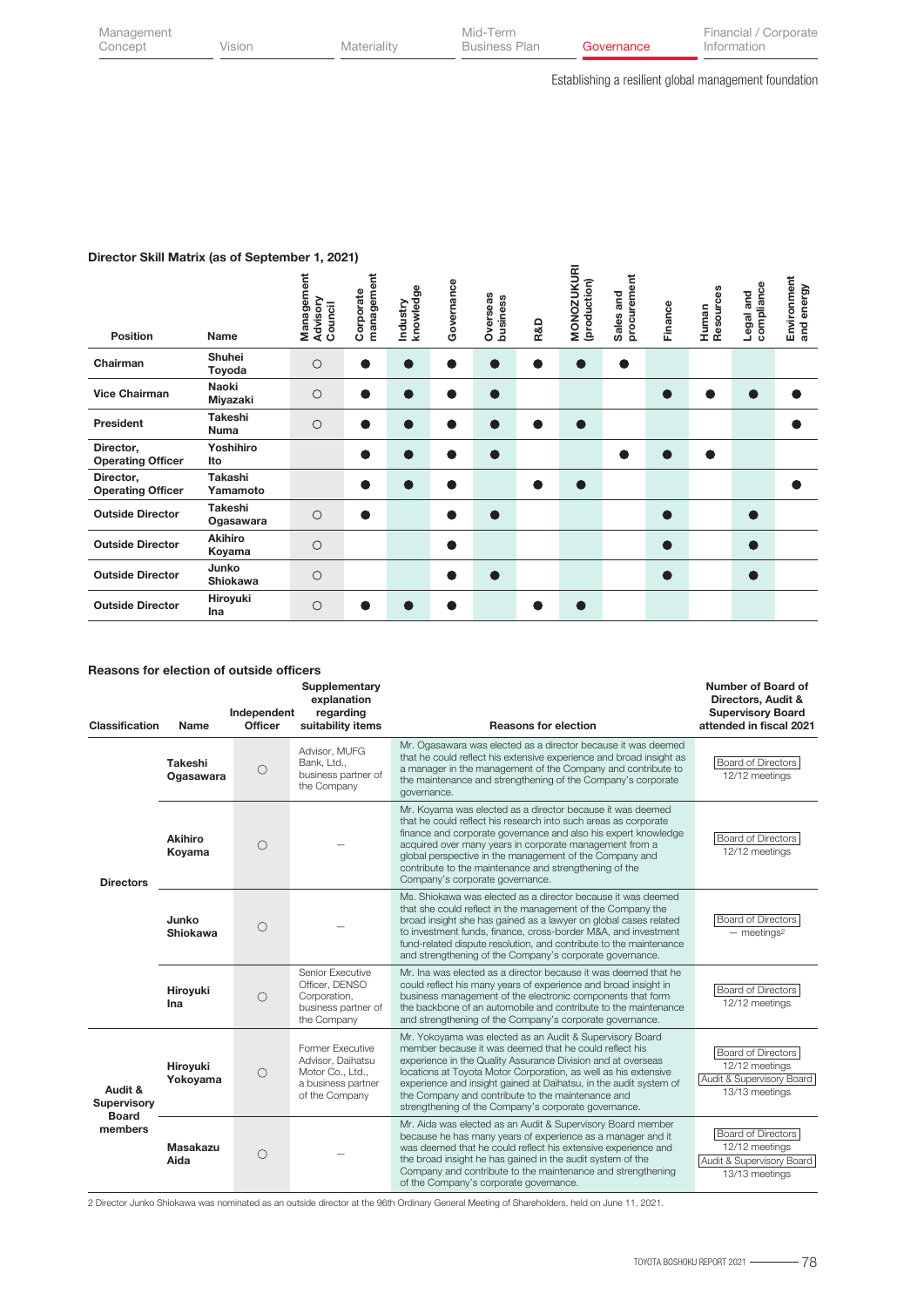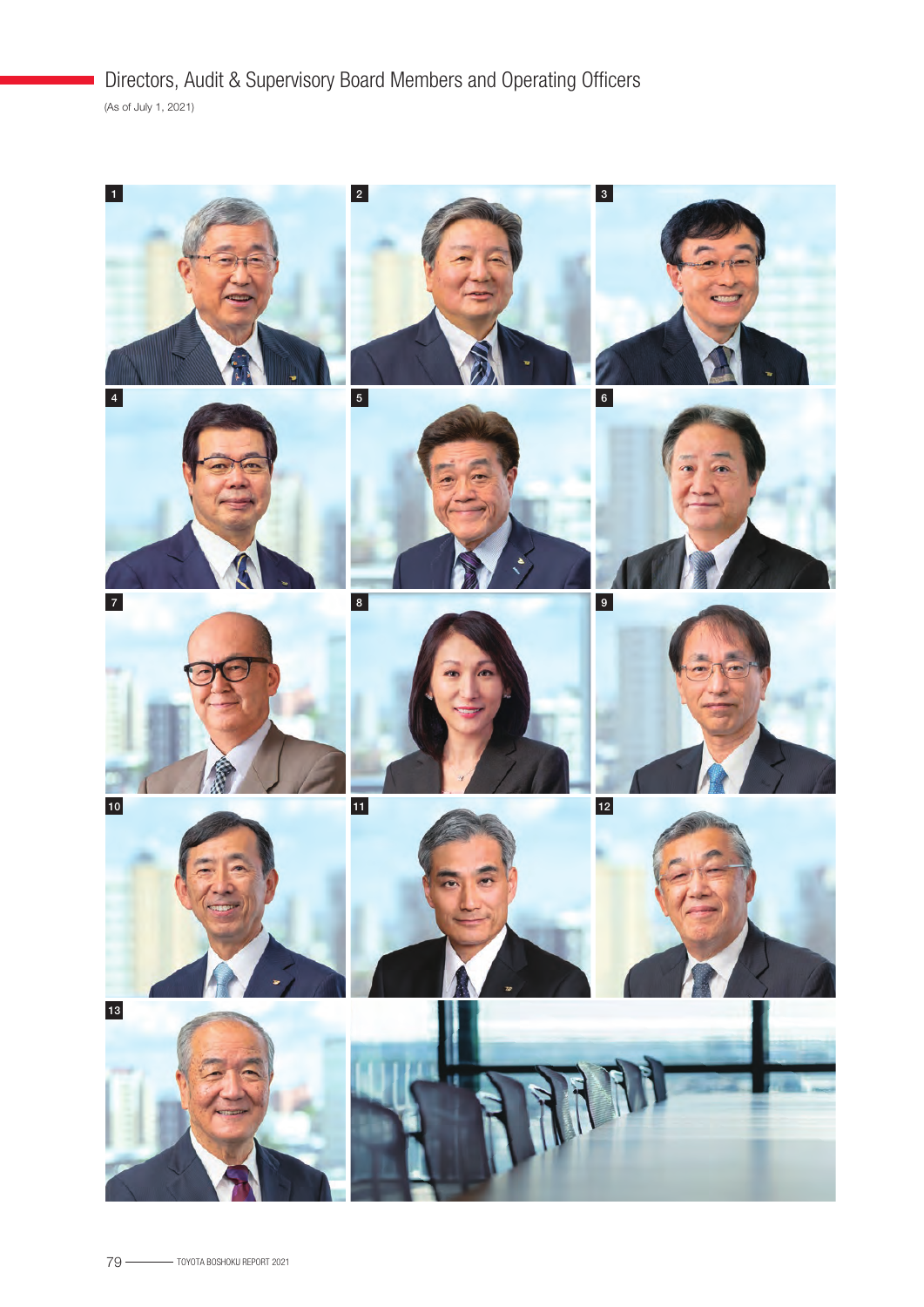| Management<br>Concept | Vision | Materiality | Mid-Term<br>Business Plan | Governance | Financial / Corporate<br>Information |
|-----------------------|--------|-------------|---------------------------|------------|--------------------------------------|
|                       |        |             |                           |            |                                      |

Establishing a resilient global management foundation

Takeshi Numa 3 President Term of office as Director: 5 years

Chief Executive Officer Chief Strategy Officer Chief Quality Officer

Apr. 1981 Joined Toyota Motor Co., Ltd.

June 2016 Apr. 2018 Executive Vice President, the Company President, the Company (to present) (now Toyota Motor Corporation (TMC)) Managing Officer, TMC Vice President, the Company

Takeshi Ogasawara 6 Outside Director Term of office as Director

Joined The Tokai Bank, Ltd.<br>Executive Officer, UFJ Bank, Limited<br>Executive Officer, The Bank, Limited<br>Executive Officer, The Bank of Tokyo-Mitsubishi<br>UFJ, Ltd. (BTMU) (now MUFG Bank, Ltd.)

Managing Executive Officer, MUFG Bank, Ltd. Managing Executive Director, MUFG Bank, Ltd. Senior Managing Director, MUFG Bank, Ltd. Deputy President and Representative Director,

MUFG Bank, Ltd. Executive Advisor, MUFG Bank, Ltd. Director, the Company (to present) Advisor, MUFG Bank, Ltd. (to present)

Apr. 2012 Apr. 2016

Apr. 1977 May 2004 June 2004 Jan. 2006

May 2007 June 2008 May 2011 June 2012

June 2016 June 2017 June 2018

# Directors 9 directors, including 4 outside directors Average age: 64 years old

# Shuhei Toyoda 1

Chairman Term of office as Director:

|            | Apr. 1977 Joined Toyota Motor Co., Ltd. (now Toyota<br>Motor Corporation (TMC))                         |
|------------|---------------------------------------------------------------------------------------------------------|
| June 1998  | Member of the Board of Directors, TMC                                                                   |
| June 2001  | Managing Director, TMC and President & CEO.<br>Tovota Motor Engineering & Manufacturing<br>Europe NV/SA |
| Sept. 2001 | Member of the Board of Directors (with<br>Managing Director status), TMC                                |
|            | Apr. 2002 President & CEO, Toyota Motor Europe NV/SA                                                    |
|            | June 2003 Member of the Board of Directors (with Senior                                                 |
|            | Managing Director status), TMC                                                                          |
|            | June 2004 Executive Vice President, the Company                                                         |
|            | June 2006 President, the Company                                                                        |
|            | June 2015 Chairman, the Company (to present)                                                            |
|            |                                                                                                         |

# Yoshihiro Ito 4

Director, Operating Officer Term of office as Director:

Chief Financial Officer

| Chief Branding Officer |  |
|------------------------|--|
|------------------------|--|

| Apr. 1980 Joined Arakawa Auto Body Co., Ltd.             |
|----------------------------------------------------------|
| (now Toyota Boshoku Corporation)                         |
| June 2009 Operating Officer, the Company                 |
| June 2010 Managing Officer, the Company and Director and |
| Vice President, Toyota Boshoku America, Inc.             |
| June 2014 Director serving concurrently as Executive     |
| Managing Officer, the Company                            |
| Apr. 2016 Director and Chairman serving concurrently as  |
| President, Toyota Boshoku America, Inc.                  |
| June 2016 Executive Managing Officer, the Company        |
| Apr. 2017 President, Toyota Boshoku America, Inc.        |
| Apr. 2018 Vice President, the Company                    |
| June 2018 Executive Vice President, the Company          |
| Apr. 2021 Director, Operating Officer, the Company       |
| (to present)                                             |
|                                                          |

# Akihiro Koyama 7

Outside Director Term of office as Director:

- Apr. 1981 Lecturer (Full-Time), Faculty of Economics,
- Apr. 1988 Gakushuin University Professor, Faculty of Economics, Gakushuin
- Mar. 1995 University C4 (Full-Time) Professor, Faculty of Law and Economics, Bayreuth University, Germany Professor, Faculty of Economics, Gakushuin
- Sept. 1995
- June 2018 University (to present) Director, the Company (to present)

# Naoki Miyazaki 2

Chief Risk Officer Vice Chairman New

Audit & Kaizen Department

- Apr. 1980 Joined Toyota Motor Co., Ltd. (now Toyota Motor Corporation (TMC)) Managing Officer, TMC Senior Managing Officer, TMC Executive Vice President, Toyoda Gosei Co., Ltd.
- 
- June 2008 Apr. 2013 June 2014
- 
- June 2015 June 2020 President, Toyoda Gosei Co., Ltd. Chairman, Toyoda Gosei Co., Ltd.
	-
- June 2021 Director, Toyoda Gosei Co., Ltd. (to present) Vice Chairman, the Company (to present)

# Takashi Yamamoto 5

Director, Operating Officer Term of office as Director:

Chief Technology Officer Segment Chief, Seat Business Segment

- Apr. 1982
- 
- 
- 
- 
- 
- Apr. 2014 Jan. 2018 Apr. 2018 Apr. 2019 Apr. 2020 June 2020 Apr. 2021 Joined Toyota Motor Co., Ltd.<br>(now Toyota Motor Corporation (TMC))<br>Managing Officer, TMC<br>Advisor, the Company<br>Executive Managing Officer, the Company<br>Operating Officer, the Company<br>Vice President, the Company<br>Executive Vic (to present)

# Junko Shiokawa 8

#### Outside Director New

**11** Yasuhiro Fueta Standing Audit & Supervisory Board Member

Apr. 2019 Officer, the Company Director, Operating Officer,

(to present)

Joined Toyota Motor Corporation (TMC) Advisor, the Company Managing Officer, the Company Director, Managing Officer, the Company Director, Executive Managing

the Company Operating Officer, the Company Standing Audit & Supervisory Board Member, the Company

- Apr. 1995 Registered with the Dai-Ichi Tokyo Bar Association
- July 1998 Joined Nagashima Ohno & Tsunematsu)<br>Joined Nagashima Ohno & Tsunematsu)<br>Seconded to London Office, European Bank for<br>Reconstruction and Development<br>Joined the New York Office, Sullivan & Cromwell LLP<br>Admitted to the New Yo
- 
- Oct. 2000 Apr. 2002 Apr. 2005
- 
- 
- June 2010
- Registered as a Foreign Lawyer in Hong Kong Joined the Hong Kong Office, Harneys (Partner) Outside Director of Asahi Net, Inc. Joined the Hong Kong Office, Withers (Partner)
- July 2010 Nov. 2014 June 2017 Sept. 2018
- 

Apr. 1974

June 2008 Apr. 2012 Apr. 2015 June 2015

June 2021 (to present) Director, the Company (to present)

# Audit & Supervisory Board Members

# 10 Yasushi Minami 11

# Standing Audit & Supervisory Board Member Term of office as Audit & Supervisory Board Member: 1 year

- Apr. 1977 Joined Toyota Motor Co., Ltd. (now Toyota Motor Corporation (TMC)) Advisor, the Company
- Feb. 2012 June 2012 June 2015 Managing Officer, the Company Executive Managing Officer,
- Apr. 2016 Chairman, Toyota Boshoku Asia Co., Ltd. the Company
- Apr. 2017 President, Toyota Boshoku Asia
- Apr. 2019 Co., Ltd Operating Officer, the Company June 2020 Standing Audit & Supervisory Board Member, the Company (to present)

# Operating Officers

Top Plant General Manager Chief Manufacturing Officer Hiroshi Ioki

# Shoji Adachi

# Segment Chief, Europe & Africa Region Segment President, Toyota Boshoku Europe N.V.

Apr.1983 Jan. 2015 June 2015 June 2017 Apr. 2018

New appointment

June 2020 June 2021

# Hiroki Tsunoda

Segment Chief, Asia & Oceania Region Segment President, Toyota Boshoku Asia Co., Ltd.

#### Kazuo Koide

Segment Chief, China Region Segment President, Toyota Boshoku (China) Co., Ltd.

# Seiji Teraji

Segment Chief, Interior & Exterior Business Segment Center Chief, Product Planning and Development Promotion Center

Apr. 1981 Joined Nippondenso Co., Ltd.

Outside Director Term of office as Director:

Hiroyuki Ina 9

- June 2009 June 2015 Apr. 2019 (now DENSO Corporation) Executive Director, DENSO Corporation Senior Executive Director, DENSO Corporation Senior Executive Officer, DENSO Corporation
- 
- June 2019 (to present) Director, the Company (to present)

4 Audit & Supervisory Board members, including 2 outside Audit & Supervisory Board members Average age: 67 years old

> 12 Hiroyuki Yokoyama Outside Audit & Supervisory Board Member

> > Joined Toyota Motor Co., Ltd. (now Toyota Motor Corporation (TMC)) Managing Officer, TMC Senior Managing Officer, TMC Adviser, Daihatsu Motor Co., Ltd. Executive Vice President,

Jan. 2019 Daihatsu Motor Co., Ltd. Executive Adviser, June 2019 Audit & Supervisory Board Member, the Company

Term of office as Audit & Supervisory Board Member: 2 years

(to present)

Daihatsu Motor Co., Ltd.

Masakazu Aida 13 Outside Audit & Supervisory Board Member

Term of office as Audit & Supervisory Board Member: 3 years

Apr. 1975 Joined Chubu Electric Power

July 2007 June 2009 Co., Inc. Managing Executive Officer, Chubu Electric Power Co., Inc. Director, Senior Managing Executive Officer, Chubu Electric Power Co., Inc.

June 2011 President, Techno Chubu Co., Ltd.

June 2018 Audit & Supervisory Board Member, the Company (to present)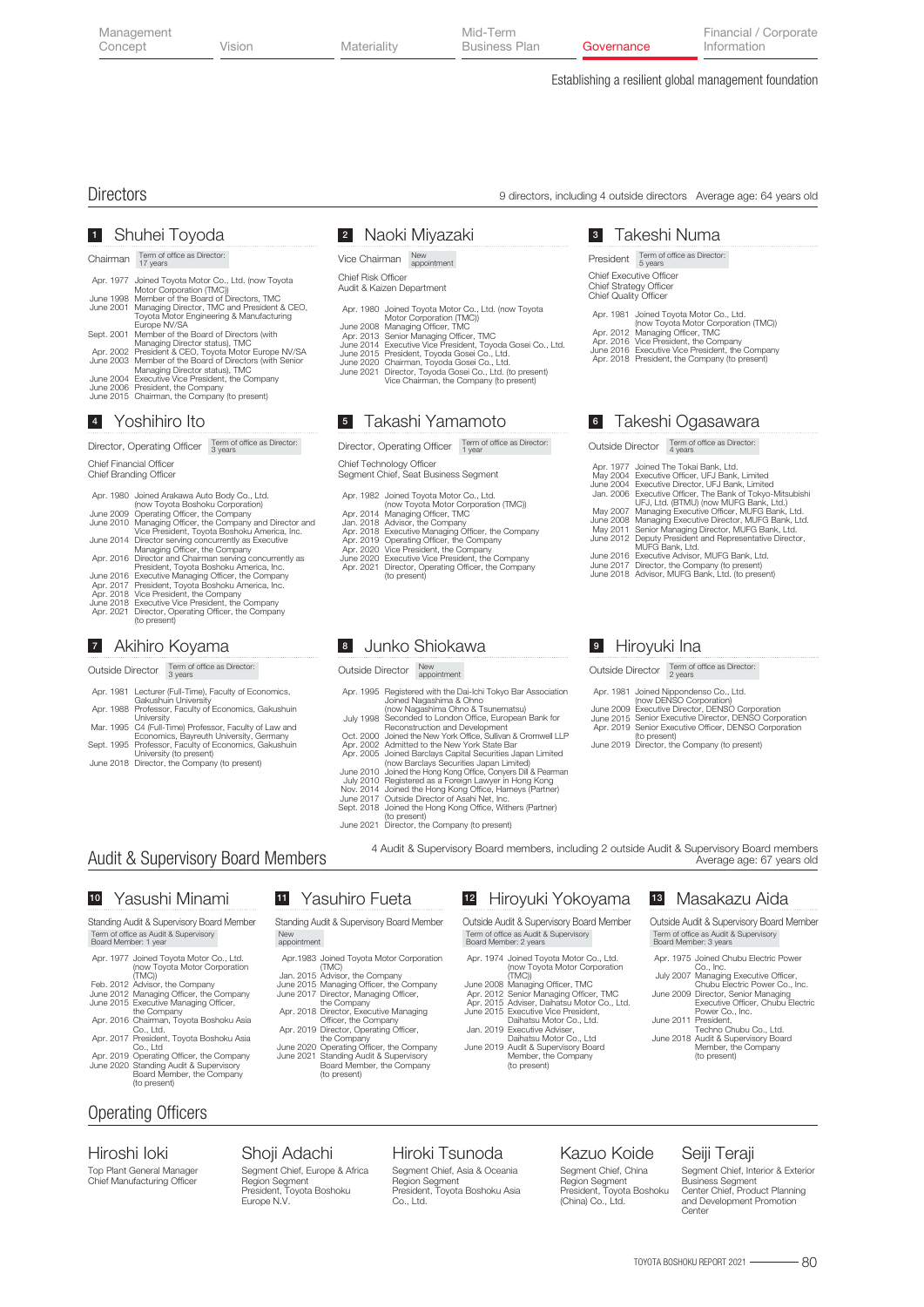# Basic stance

The Toyota Boshoku group states in its corporate philosophy that the Company will promote corporate growth while fulfilling our responsibilities as a good corporate citizen. At the same time, the Company clarifies its overall promotion system, scope of activities and goals for compliance on a global basis, and conducts activities under strong leadership from top management, while personnel in charge of legal affairs in each region share knowledge of issues as well as improve and strengthen compliance activities.

# Strengthening compliance and initiatives for human rights

In addition to antitrust laws and anti-bribery measures, the importance of respect for human rights is steadily increasing. The Toyota Boshoku group works to raise members' awareness of compliance and human rights and enhance the level of implementation through various training and educational activities for executive officers and members. In doing this, we achieve compliance with laws and regulations as well as co-existence with local communities through respect for various cultures, values and individuality. We have a global legal risk management system and continuously take steps to increase awareness of our internal whistle-blowing system while promoting continuous improvements to this system. We have also established "Anything Goes Counseling Window" as an internal window and contracted with a law office as an external window for consultation and reporting -a place to discuss and report workplace problems, legal violations, and internal misconduct -which is also available to group companies in Japan. Additionally, we have set up, and are making use of similar window for countries outside Japan, including both within individual group companies and on a regional level. We are creating an environment in which it is easy to consult without harming the interests of the whistleblowers.

# Strengthening dissemination and practical application of the Code of Conduct

The Toyota Boshoku Group Code of Conduct (see p.06 for details) —the basis of compliance—is distributed to all company members,

#### Number of consultations from Toyota Boshoku and Domestic subsidiaries

| (FY)                                                                   | 2017 | 2018 | 2019 | 2020 | 2021 |
|------------------------------------------------------------------------|------|------|------|------|------|
| <b>Anything Goes</b><br><b>Counselling Window</b> <sup>1</sup> (cases) | 87   | 134  | 152  | 107  | 163  |
| <b>Compliance Consultation</b><br>Window <sup>2</sup> (cases)          | 12   | 9    | 8    | 12   |      |

1 Internal consultation and reporting desk for compliance and individual concerns, such as those related to work, human relations and family, et

2 External consultation and reporting desk for issues such as compliance, laws and regulations, violations of company rules, and unfair practices

and is covered thoroughly during education and training, including training received upon joining the company, promotion, and overseas transfers. Additionally, we are spreading The Toyota Boshoku Group Code of Conduct globally via translation into foreign languages, including English and Mandarin. We strive to strengthen dissemination and practical application of the Code of Conduct at each and every workplace. We also seek to raise compliance awareness by providing training via e-learning on the topics of compliance, the Code of Conduct and the whistle-blowing system, as well as by undertaking activities at companies throughout the global Toyota Boshoku group during Corporate Ethics Month.

# Intellectual property management

The Toyota Boshoku group regards intellectual property as an important management asset that is indispensable for our global business development, and is committed to protecting and utilizing it while respecting the intellectual property of others. With regard to filing and obtaining rights for intellectual property, we promote filing of the appropriate volume of applications and holding of the appropriate number of rights while assessing cost-effectiveness.

 We are also focusing on developing patent guarantee activities to ensure that we do not infringe the patents of other companies. In addition, in order to encourage company members to create intellectual property, we are reforming our remuneration system so that it is appropriate and focuses on fairness, including generous incentives for good inventions.

 In fiscal 2020, we started activities to provide the patent analysis information obtained from IP landscape3 to our business segments and employ the information in design, development and review of our direction.

 Moving forward, the Toyota Boshoku group will provide our management personnel with comprehensive analysis results for information on intellectual property, technology, services, markets, and competitors, and will broaden the scope of our activities to optimize the use of this information in our business strategy. We will also focus on strengthening the intellectual property cooperation system by promoting self-reliance in each of the regions where we have R&D bases, mainly in Japan, but also in the Americas, Asia & Oceania, China, and Europe & Africa.

3 Defined in the Intellectual Property Skill Standards published by the Japan Patent Office. Consists of ascertaining trends in individual technologies and patents, and performing in-house analysis, competition analysis, market analysis, etc., integrating intellectual property information and market information.

#### Number of held patents 2021 (Cases) (FY) 2,195 1,753 **Japan Dutside Japan** 1,924 1,589 2020 2,174 1,546 2019 2,112 1,371  $2019$ 1,941 1,207  $2017$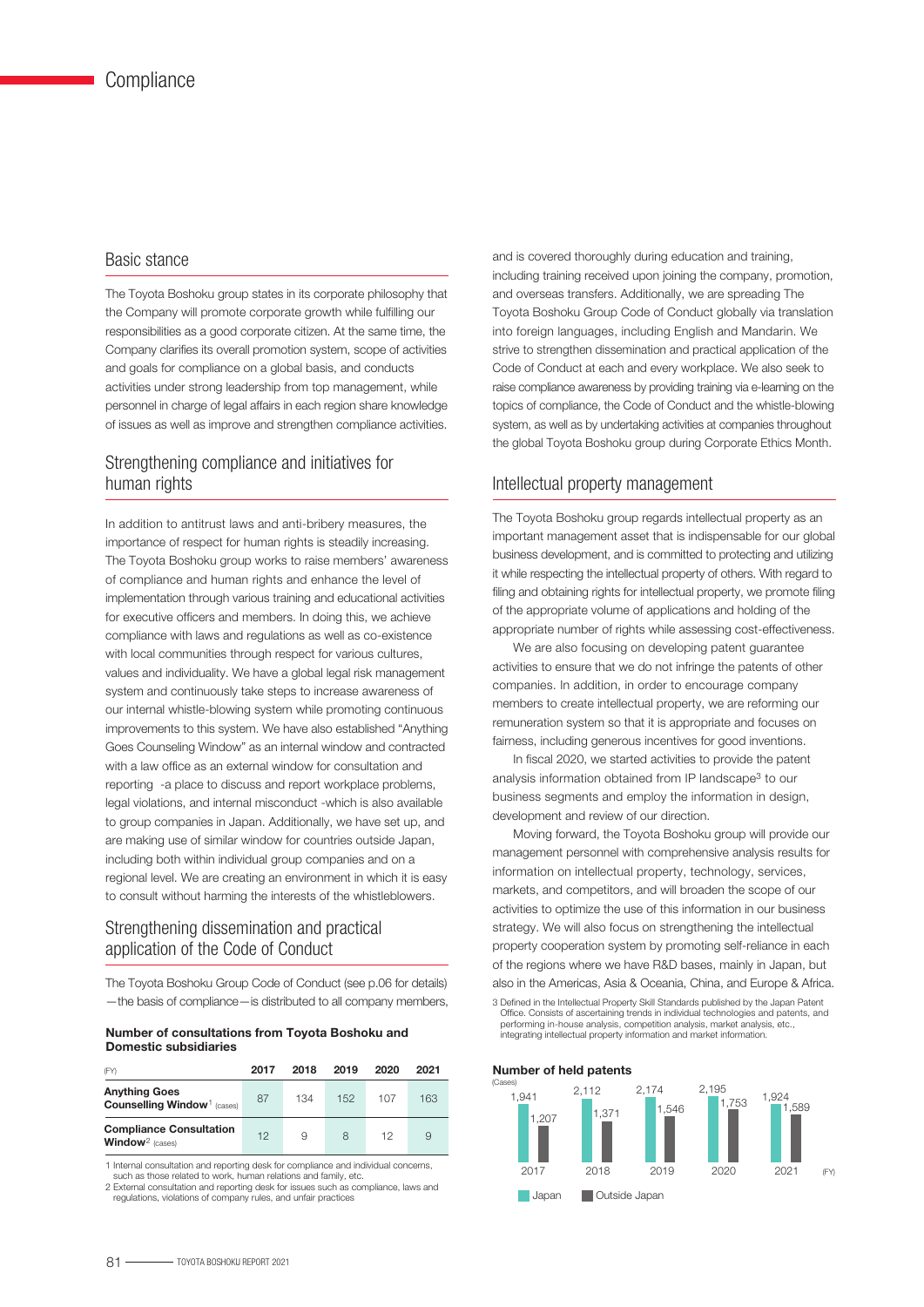Vision Materiality Business Plan

# Risk Management

#### Establishing a resilient global management foundation

# Basic stance

The Toyota Boshoku group is working to comprehensively reinforce risk management and reduce risks in order to respond swiftly to major risks including management risk, risk in daily operations, risk associated with disasters and accidents, risk arising from the external environment such as global warming and water, and social reputation risk.4 4 Risk of losing societal trust

# Risk management activities

Businesses, regions, the corporate operation unit and other functions are working together to counter pertinent risks and implement a PDCA (plan-do-check-action) cycle for risk management activities. Toyota Boshoku strives to prevent and minimize damage by identifying and managing risks in an integrated manner and sharing risks within the Toyota Boshoku group.

 In fiscal 2021, we strengthened our risk response to natural disasters by conducting evacuation drills in a manner that avoided the "Three Cs" of virus transmission, by stockpiling masks, operating information tools (including a safety confirmation system), and by developing systems for initial response to coronavirus. Japan has experienced several powerful typhoons in recent years, and with this in mind, we have revised our typhoon response manual to clarify the roles of related functions in the event of a typhoon, and to establish a system that can respond quickly in an emergency. With the introduction of the Chief Officer System in 2021, we have established a new position of Chief Risk Officer (CRO) and a global risk management system for the group centered

on the CRO in order to promote more effective risk management activities.

# Initiatives in fiscal 2021

Risks were evaluated on a five-point scale based on factors including their impact on the company and likelihood of occurrence, and group priority risks (earthquakes, epidemics, cyber-attacks, etc.) were selected for group-wide efforts following discussions at the Risk Management Promotion Meeting.

 Among these, and also from the perspective of digital transformation (DX), in parallel with strengthening countermeasures against cyber-attacks we reviewed related regulations in accordance with the guidelines and clarified the emergency response system. In addition, education and training was repeatedly conducted to simulate actual cyber-attacks.

 As part of preventative measures taken in response to the fund-leakage incident that occurred in Europe in 2019, a recurrence preventative measures committee has been established, with the President taking the position of overall responsibility, and the Segment Chief, Corporate & Profit Management Segment taking responsibility for promotion. Additionally, we have implemented numerous measures, including reviewing our business dealings and workflow, improving system support, building a climate of rules compliance, increasing awareness among company members, engaging in company member training, and sending further emails to all management positions and overseas accounting positions designed to prompt caution.

 From 2021, we are working under the supervision of the Risk Management Promotion Meeting to ensure dissemination and establishment of preventive measures, as well as to prevent loss of vigilance about danger over time.



#### The risk management system, and associated activities

Confirmation at the Risk Management Promotion Meeting